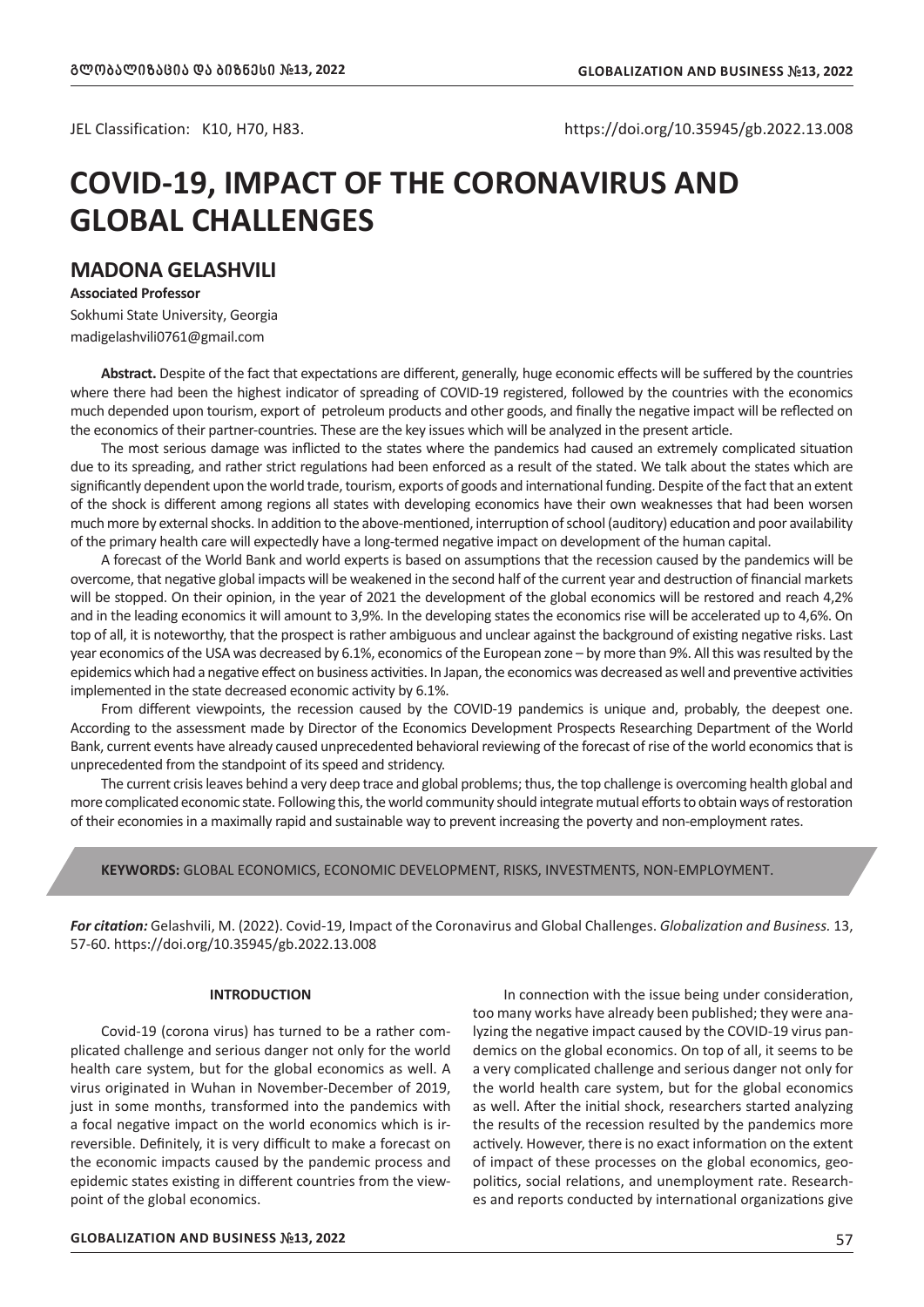an inhomogeneous assessment of the pandemics' impact on the global economics.

Despite the fact that expectations are different, generally, huge economic effects will be suffered by the countries where there had been the highest indicator of spreading of COVID-19 registered, followed by the countries with the economics much depended upon tourism, export of petroleum products and other goods, and finally the negative impact will be reflected on the economics of their partner-countries. These are the key issues which will be analyzed in the present article.

#### **Impact of the coronavirus and key challenges**

The Coronavirus pandemics and quarantine measures implemented for its elimination turned to be dramatic and horrifying for the global economics as a result of which it entered into a deep recession. According to the World Bank, global economics had been decreased by 5,2 % in 2020. It is the deepest fall since the times of the Second World War and is the most large-scaled decrease in quantity of products per capita in majority of countries since the year of 1870. The stated problem was discussed in the report of the World Bank issued in June 2020.

Against the background of the huge shock having an effect on domestic (internal) supplies and demand, trade and funds, economic activity was decreased by 7% in the states with developed economics, and by 2,5% in the states with developing economics last year. This is the first all-embracing recession in economics of this group within the last sixty years at least. Income per capita was decreased by 3,6%, that will drag millions of people in the uttermost poverty.

The most serious damage was inflicted to the states where the pandemics had caused an extremely complicated situation due to its spreading, and rather strict regulations had been enforced as a result of the stated. We talk about the states which are significantly dependent upon the world trade, tourism, exports of goods and international funding. Despite the fact that an extension of the shock is different among regions, all states with developing economics have their own weaknesses that had been worsen much more by external shocks. In addition to the above-mentioned, interruption of school (auditory) education and poor availability of the primary health care will expectedly have a long-termed negative impact on development of the human capital. (Gelashvili, 2017, 4).

A forecast of the World Bank and world experts is based on assumptions that the recession caused by the pandemics will be overcome, negative global impacts will be weakened in the second half of the current year and destruction of financial markets will be stopped. On their opinion, in the year of 2021 development of the global economics will be restored and reach 4,2%, and in the leading economics it will amount to 3,9%. In the developing states the economics rise will be accelerated up to 4,6%. On top of all, it is noteworthy, that the prospect is rather ambiguous and unclear against the background of existing negative risks; they include a wide-spread pandemics that is connected with its third wave and new strains about which we obtain rather severe information and it is difficult to believe to such forecasts. If the events are developed according to the pessimistic scenario, a definite part of experts will talk about trends of recession of the world economics again (Gourinchas, 2020, 6).

Last year economics of the USA was decreased by 6.1%, economics of the European zone – by more than 9%. All this was resulted by the epidemics which had a negative effect on business activities. In Japan, the economics was decreased as well; preventive activities implemented in the state decreased economic activity by 6.1%.

From different viewpoints, the recession caused by the COVID-19 pandemics is unique and, probably, the deepest one. According to the assessment made by the Director of the Economics Development Prospects Researching Department of the World Bank, current events have already caused unprecedented behavioral reviewing of the forecast of rise of the world economics that is unprecedented from the standpoint of its speed and stridency. "Proceeding from the past experience, perhaps we should review the further decline of our forecasts concerning economic rise that considers that politicians probably had been ready for implementation of additional measures to stimulate business activities", - stated Aihan Kose. A report of the World Bank under a title "Prospects of the World Economics" has discussed and analyzed key aspects of this historical economic shock. What is the extension of the recession caused by the COVID-19 pandemics, what are the expected scenarios for economic development? Short-termed forecasts of rates of the economic rise are characterized with preternaturally high ambiguity and accordingly alternative scenarios are being under consideration:

● What is the extension of aggravation of the pandemic impact by the informal economics? Probably, pandemics will have more malicious effect on health care sector and economics of the states having informal economics. The most severe outcome will be observed in life of citizens and economics of poor countries;

● Macroeconomic results are unclear in separate regions: each region has its own weaknesses, that make it vulnerable in front of the pandemics and the economic crisis connected with it;

● A depth of horrifying impact of the pandemics on trade, industrial and financial markets in the global industrial-commercial chain is an issue of great importance;

● Deep recession caused by the pandemic effect may cause an abrupt decreasing of long-termed investments, exhausting the human capital as a result of unemployment, hindering the global trading and supply links;

● Low petroleum prices which are established by an unprecedented decreasing the demand is not expected that will relieve the pandemic outcomes, but to some extent, may enhance economic restoration.

The pandemics underscored a necessity of responding the health care and economic politics, including the global collaboration to facilitate its impact. For the purpose of protection of vulnerable population and enhancing the state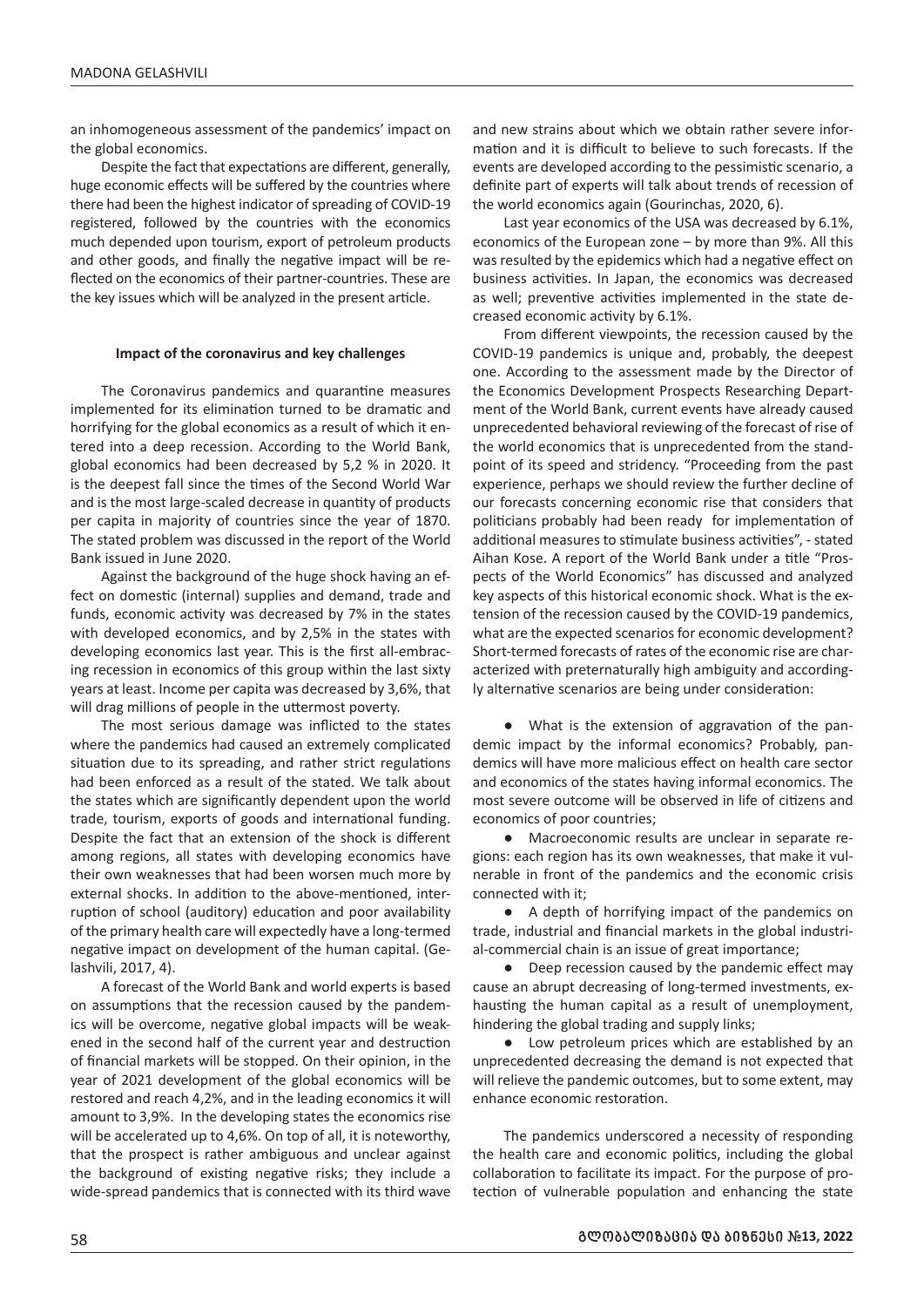opportunities, prevention the similar events in future and overcoming the events support of developed states and their efforts made to neutralize the critical situations is rather important. Developing economics are especially vulnerable and enforcing the health care system, settlement of informal economics and limited social safety networks, implementation of reforms to provide a strong and sustainable economic development after the existing crisis are very essential.

#### **Impact of the pandemics on the global economics**

Implementation of additional stimulating measures may be considered in the developing countries having sufficient budgetary opportunities and able to attract funding under favorable conditions in case of maintaining of results of the pandemics. Implementation of such measures without reinforcing the fiscal system is impossible. It is focal to mobilize internal (domestic) resources, to increase efficiency of spending of funds and providing transparency in the fiscal and credit (loan) environment. Transparency of all financial obligations of the Government, instruments of quasi-loans and investments is one of the key precondition for formation of an attractive investment climate.

According to regions the results caused by the pandemics are as follows:

**• Eastern Asia and Pacific Ocean** – in 2020 economic rise in the region was decreased to 0,5% that is the lowest rate since the year of 1967; all this reflects the shocks connected with the pandemics;

**• Europe and Middle Asia** – according to the forecast, economics of the region was decreased by 4,7% and the recession covered almost all countries of the region;

**• Latin America and Caribbean Region** – the horrifying impact of the pandemics caused a deep decrease of economic activities in the region, in 2020 – by 7,2%;

**• Middle Eastern and Northern Africa** – economic activity was decreased by 4,2% that was caused by the pandemics and a situation on the petroleum markets;

**• Asia** – economic activity in the region was decreased by 2,7% in 2020 as decreasing the consumption and restriction of the service sector activity, future risks and unclearness caused by the pandemics forced private investments to decrease their activity;

**• Africa** – in 2020, economic activity was decreased by 2.8% in the region that is the most abrupt decrease in the history of the region.

In fact, we can make definite conclusions which are logically proceeding from current challenges and relevancy of activities implemented by governments of different world countries.

First of all, it should be mentioned that, generally, in February, a slow increase was observed in the Chinese economic activity. According to the Blumberg, based on different sources, by the end of February – beginning of March the Chinese economics was operating at a normal level, - 65% and 75%. The economics managed to reimburse some losses in production. Covid-19 global economic impact really exceeds the SARS- epidemics of 2002-2003 in its scale (it was originat-

ed in China as well). This, most particularly, was caused by a current 20% share of the Chinese economics in the world economics that significantly exceeds an indicator registered in 2003 (Baldwin, 2020, 10).

Secondly, nowadays the Chinese economics is in closer connection with other economics of the world than 10 or 20 years ago. For many countries China is:

- Important export market;
- Source of tourism;
- Supplier of intermediary commodity.

For years, area of international business has been disintegrated and spread all over the world, China turned into the world "factory". For instance, the largest part of the consumer electronics (mobile telephones, notebooks, house holding equipment) as well as automobile spare parts, raw materials for definite medicines and other goods are manufactured in China.

Proceeding from the fact that the Chinese production has been significantly slowed against the background of explosion of the virus pandemics, too many goods are not available for entrepreneurs of different states and business is forced to continue its activity based on its own resources. The term of maintenance of deficiency in supply of these goods probably will have a negative impact and lead to empty shelves; all this will be resulted in increasing of prices and shortage of funds in the consumers' pockets. On top of all, it will suspend manufacturing process in factories using intermediary raw materials (goods) imported from China. To summarize all this we should state that a chain of global values with a decisive role of China is abruptly interrupted due to explosion of COVID-19 and negative economic results are expecting all over the world, that currently has a place.

Despite of this, breaching the international trade caused by the coronavirus, destructive results of the trading tension and China may force international business to diversify production in many countries, such as Thailand, Malaysia and Vietnam. However, it should be mentioned that relevant effects will appear after passing a definite period of time.

Developing countries, especially in the region of Southern-Eastern Asia, are still suffering from the most negative results of the virus epidemics. Majority of the Southern-Eastern Asian countries are strongly dependent upon China and they, in fact, are experiencing a risk of the wide-spread pandemics. In the Southern-Eastern Asia a high risk of spreading the virus, on top of other issues, is connected with increasing the density of population and poorly developed medical service in comparison with majority of Western countries. For instance, in the Southern-Eastern Asia an average number of hospital beds and physicians per 1000 persons amounts to 0,7 and 1.5, accordingly, in comparison with the EU indicator, - 5.6 and 3.6 (OECD, 2020,14).

Besides, developing countries oriented on export of raw materials, such as Brazil (oil, soya, ironstone), Russia (petroleum products and gas), or Chili (copper) are suffering from deficiency of incomes from export products, prices on majority of goods have been significantly decreased due to explosion of the virus.

Currencies of the developing countries are being under pressure as well, as investors decrease risks of their invest-